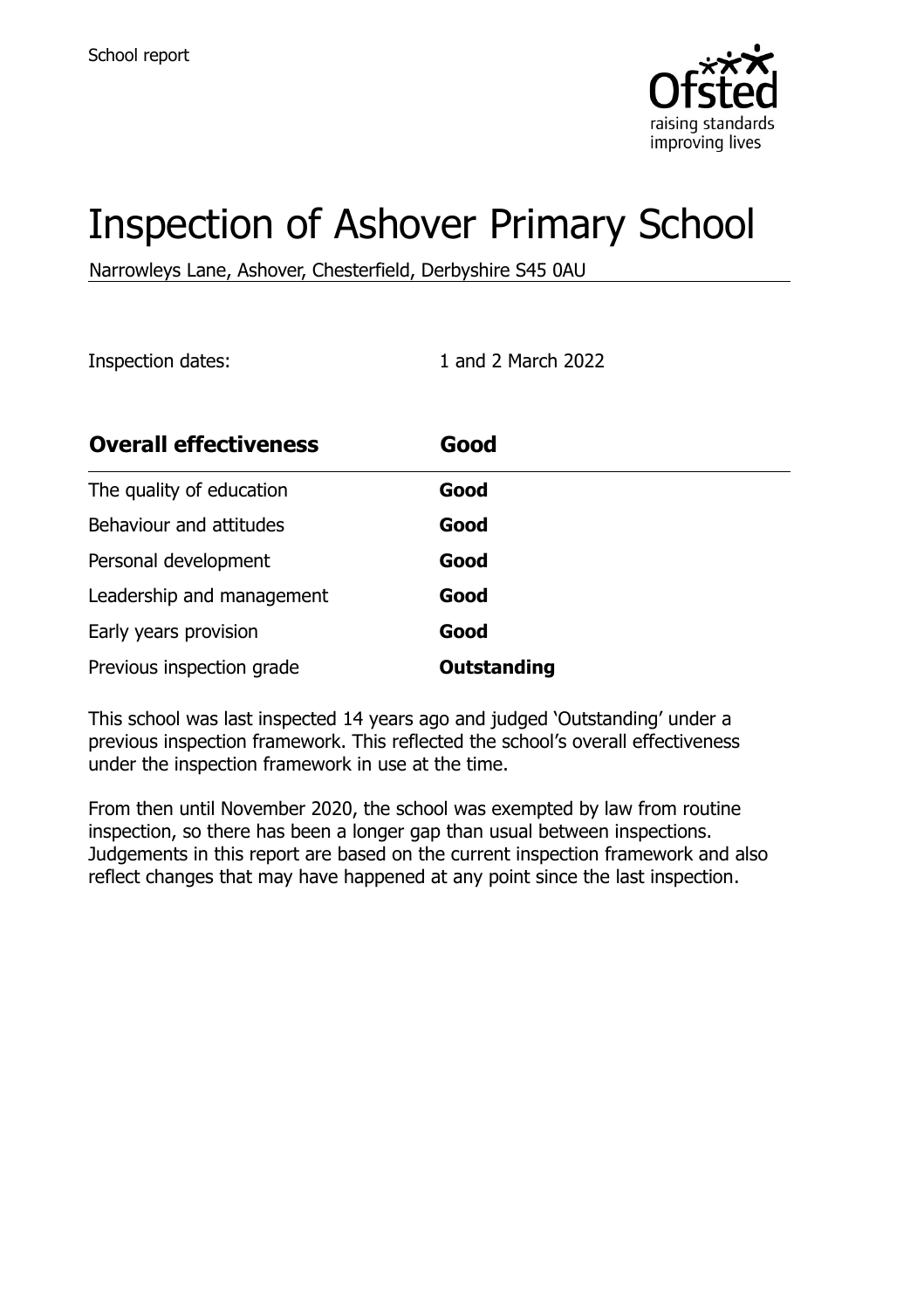

#### **What is it like to attend this school?**

Ashover Primary is a welcoming school. Pupils enjoy being part of this happy and nurturing school community. Pupils care about each other. This helps pupils to feel safe. Pupils make sure that nobody is left out. New starters to the school said that they soon made lots of friends. Pupils try their best to uphold the school's 'ASPIRE' values. They want to learn, and they work hard.

Pupils value the rewards they receive for demonstrating the school values. Pupils behave well. They understand the importance of being kind to each other. Pupils show respect, and understand that others may be different to themselves. Pupils told the inspectors: 'We are all different, but that is what makes us unique.' Pupils said that bullying is rare. They know that unkind behaviour is unacceptable, and that staff deal with incidents quickly.

Leaders want pupils to be ambitious. Pupils have many opportunities to learn about the wider world. They are proud of their fundraising events, sponsorship of children in Gambia and enterprise projects. Pupils hold many positions of responsibility. These include anti-stigma ambassadors, I-Vengers and anti-bullying ambassadors. Older pupils love running the school radio station. Pupils value being able to contribute to decisions made in school.

#### **What does the school do well and what does it need to do better?**

Leaders have designed a well-sequenced curriculum in most subjects. They have planned the essential knowledge pupils need to learn. Teachers know what to teach, and when to teach it. Leaders plan what children need to know from early years through to Year 6. This helps to build pupils' knowledge as they progress through the school. This is particularly strong in mathematics, science and history. In a few subjects, such as religious education (RE) and languages (French), plans are sequenced and implemented less well. This means that pupils do not know and remember as much as they could in these subjects. Not all pupils have an accurate understanding of different religions.

The curriculum is ambitious for all pupils, including those with special educational needs and/or disabilities (SEND). Leaders have high aspirations for pupils with SEND. Pupils with SEND are supported well. Leaders address pupils' needs through precise teaching. Leaders are aware that the teaching of the curriculum is not always sufficiently ambitious for pupils who are more advanced in their learning. Some teachers do not always move pupils on in their learning quickly enough. Leaders are keen to ensure that all pupils achieve as well as they can.

Leaders prioritise reading across the school. Leaders draw on two schemes to support their teaching of phonics. They are migrating to using one consistent approach. This will help to improve pupils' outcomes even further. Children learn phonics as soon as they start in the early years. Staff provide activities that help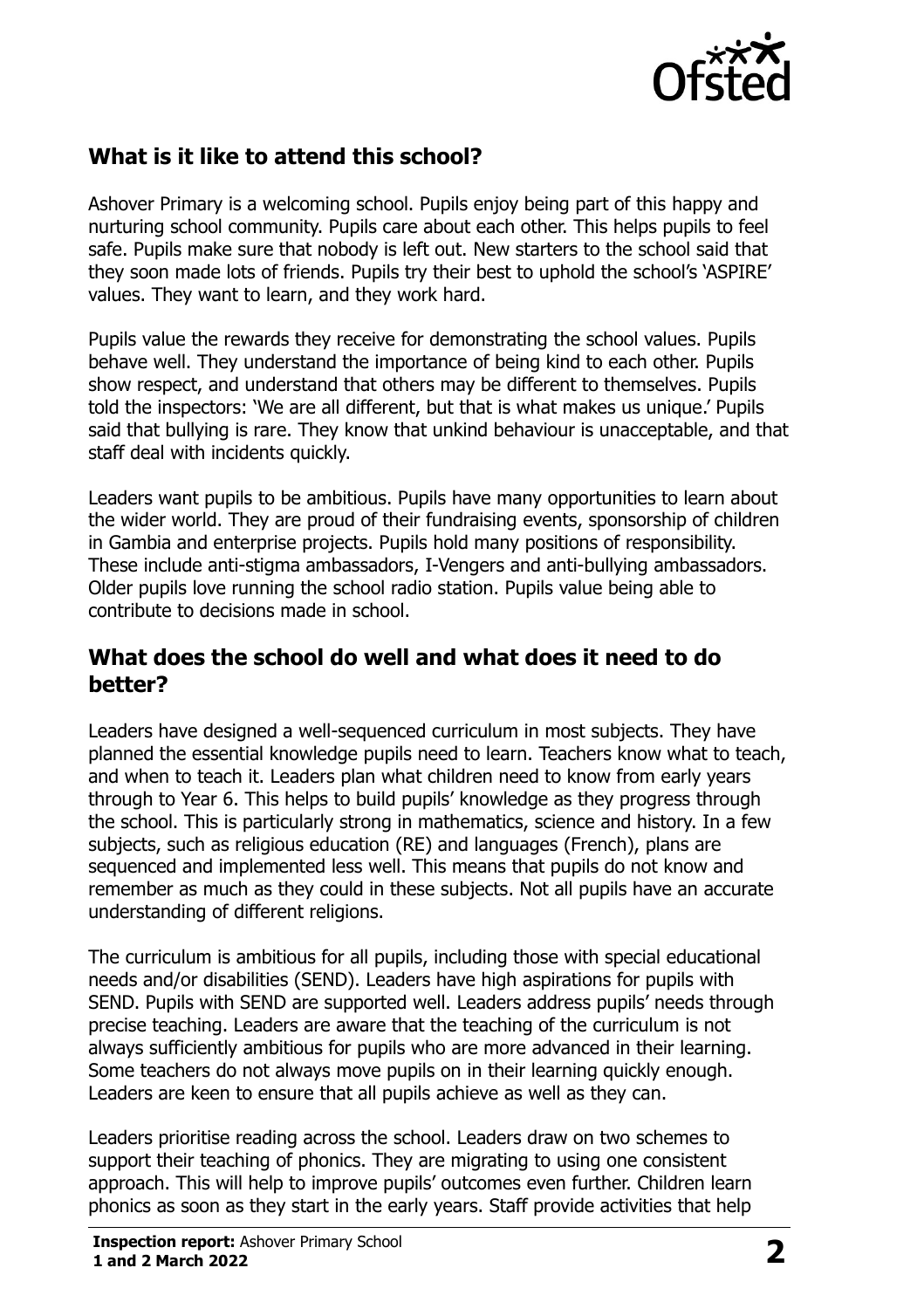

pupils practise and develop their phonics knowledge. Teachers select books that are well matched to the sounds that pupils know. Teachers also provide support for pupils who have fallen behind in phonics. Pupils' attitudes to reading are positive. They enjoy reading a variety of books. Older pupils discuss their favourite books with enthusiasm. One pupil told the inspectors: 'Reading transports you to a different world. It takes away all of your worries.'

Children are safe and happy in the early years. The early years curriculum is well planned and well sequenced. Teachers prepare children well for the next stage of learning. For example, early knowledge of history is developed through learning about recent and local historical events. Shared books, stories and sounds introduce children to the beginning of their reading knowledge in the Nursery Year.

Leaders are ambitious for their pupils. Pupils experience enrichment days to develop their future aspirations. They learn from educational visits, and from visiting speakers to the school who talk to them about their different careers. Pupils talk with pride about their 'travel smart' week to reduce their carbon footprint. Pupils learn how to manage money through their enterprise schemes.

Pupils learn about rights and responsibilities, equality and diversity. Pupils are knowledgeable when discussing their support for local refugees. They show respect for difference and diversity. Pupils' behaviour in school reflects their understanding of kindness and tolerance. They understand the harmful effects of name-calling and prejudice. Pupils know how to keep physically and mentally healthy. Pupils develop their talents through extra-curricular activities. These include learning musical instruments, taking part in sporting competitions and attending enrichment clubs.

Governors have an in-depth knowledge of the school. They use this knowledge to support leaders. Staff enjoy working at the school. They are grateful for the consideration that leaders have for their workload and well-being.

# **Safeguarding**

The arrangements for safeguarding are effective.

Leaders create a caring atmosphere where pupils feel at ease sharing worries with staff. Staff training is up to date and current. Leaders have recently invested in a new online reporting system. This has tightened procedures and ensures that nothing is missed. Leaders know their families well and work closely with them to provide the appropriate support if needed.

Leaders and governors thoroughly check the suitability of staff before they start working in the school.

The curriculum includes teaching pupils about risks in and outside of school, including when they are using the internet.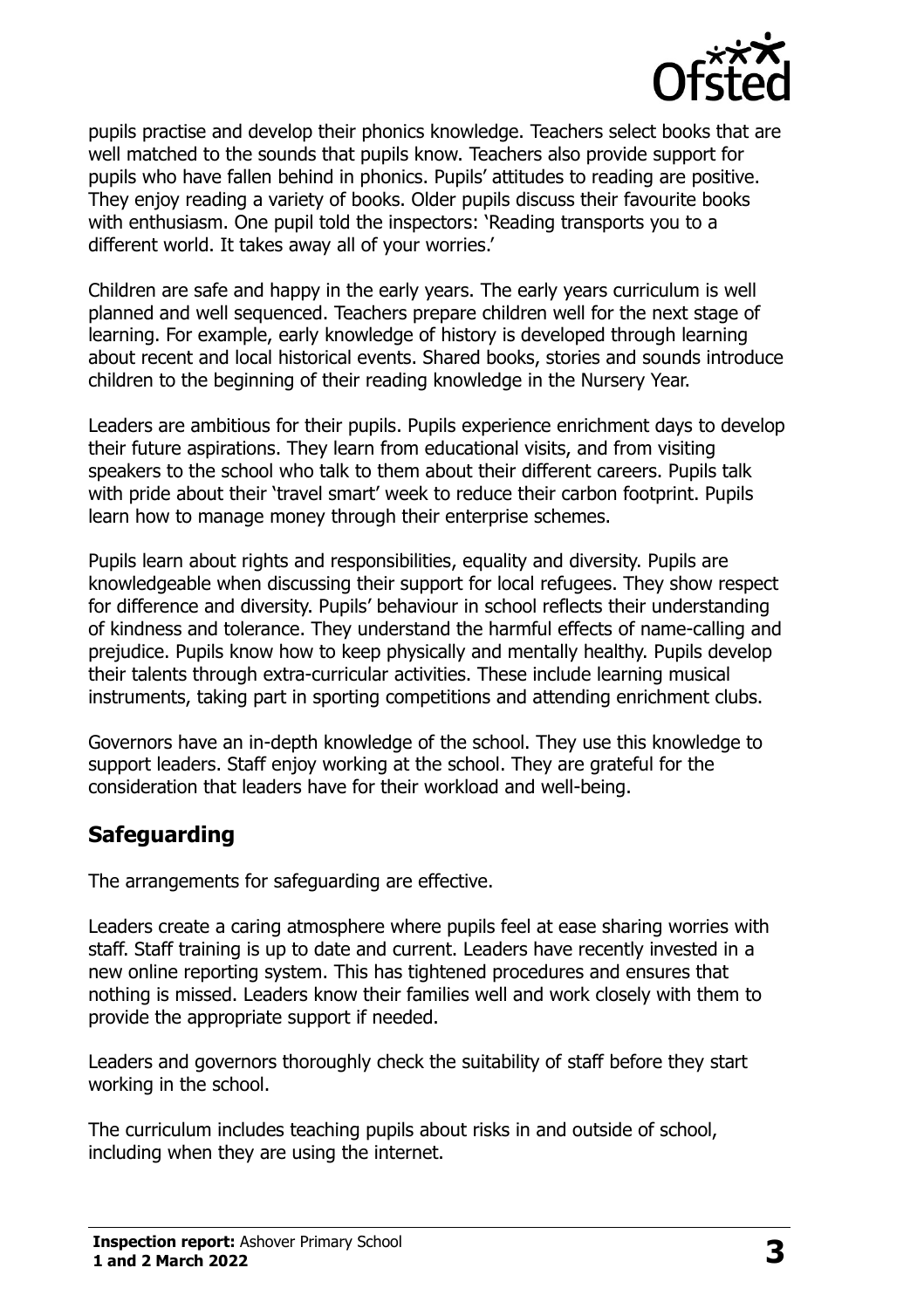

# **What does the school need to do to improve?**

#### **(Information for the school and appropriate authority)**

- In a few subjects, such as French and RE, leaders have not designed the curriculum to reflect pupils' needs. This means that pupils do not learn as much as they could in these subjects. Leaders should continue their work to ensure that the curriculum is adapted and implemented effectively so that all pupils learn well.
- Sometimes teachers do not carefully check what pupils have already learned and understood. As a result, pupils who are more advanced in their learning are sometimes held back, as they do not always have opportunities to move on. Leaders should ensure that staff use assessment more effectively so that lessons build on and extend all pupils' learning.

#### **How can I feed back my views?**

You can use [Ofsted Parent View](http://parentview.ofsted.gov.uk/) to give Ofsted your opinion on your child's school, or to find out what other parents and carers think. We use information from Ofsted Parent View when deciding which schools to inspect, when to inspect them and as part of their inspection.

The Department for Education has further quidance on how to complain about a school.

If you are the school and you are not happy with the inspection or the report, you can [complain to Ofsted.](http://www.gov.uk/complain-ofsted-report)

# **Further information**

You can search for [published performance information](http://www.compare-school-performance.service.gov.uk/) about the school.

In the report, '[disadvantaged pupils](http://www.gov.uk/guidance/pupil-premium-information-for-schools-and-alternative-provision-settings)' refers to those pupils who attract government pupil premium funding: pupils claiming free school meals at any point in the last six years and pupils in care or who left care through adoption or another formal route.

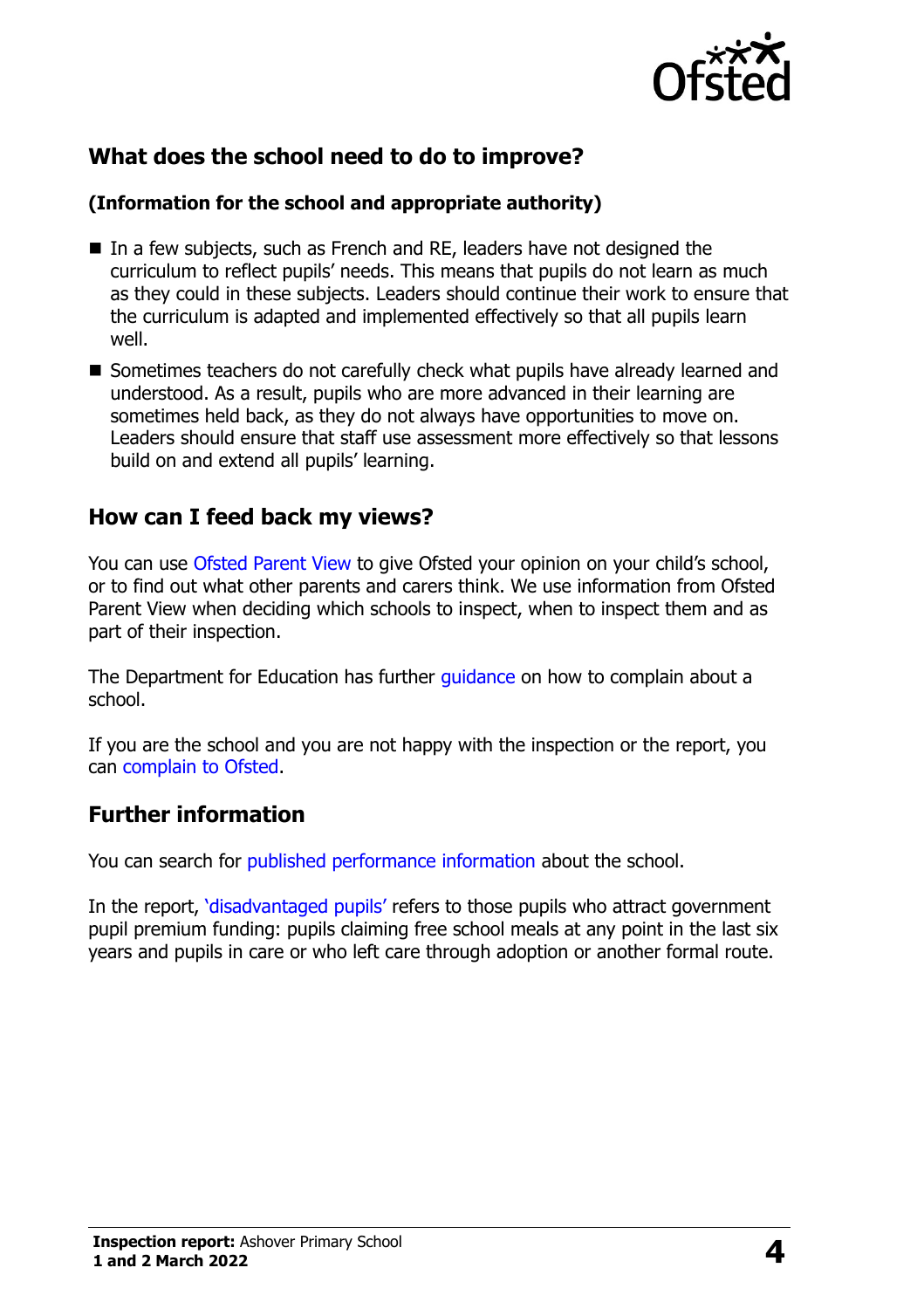

# **School details**

| Unique reference number             | 112501                                                              |
|-------------------------------------|---------------------------------------------------------------------|
| <b>Local authority</b>              | Derbyshire                                                          |
| <b>Inspection number</b>            | 10211864                                                            |
| <b>Type of school</b>               | Primary                                                             |
| <b>School category</b>              | Maintained                                                          |
| Age range of pupils                 | 3 to 11                                                             |
| <b>Gender of pupils</b>             | Mixed                                                               |
| Number of pupils on the school roll | 220                                                                 |
| <b>Appropriate authority</b>        | The governing body                                                  |
| <b>Chair of governing body</b>      | Sue Burn                                                            |
| <b>Headteacher</b>                  | Sue Myhill                                                          |
| Website                             | www.ashover.derbyshire.sch.uk/                                      |
| Date of previous inspection         | 8 November 2007 under section 5 of the<br><b>Education Act 2005</b> |

# **Information about this school**

■ The school uses one unregistered alternative provider.

# **Information about this inspection**

The inspectors carried out this inspection under section 5 of the Education Act 2005.

- This was the first routine inspection the school received since the COVID-19 pandemic began. Inspectors discussed the impact of the pandemic with leaders and have taken that into account in their evaluation of the school.
- During the inspection, inspectors discussed the curriculum with the headteacher, the assistant headteacher, the school's coordinator for the provision of pupils with SEND, the early years leader, curriculum subject leaders and teachers from across all year groups. Inspectors also met with members of the governing body, including the chair. The lead inspector spoke to a representative from the local authority and to the leader of the alternative provider used by the school.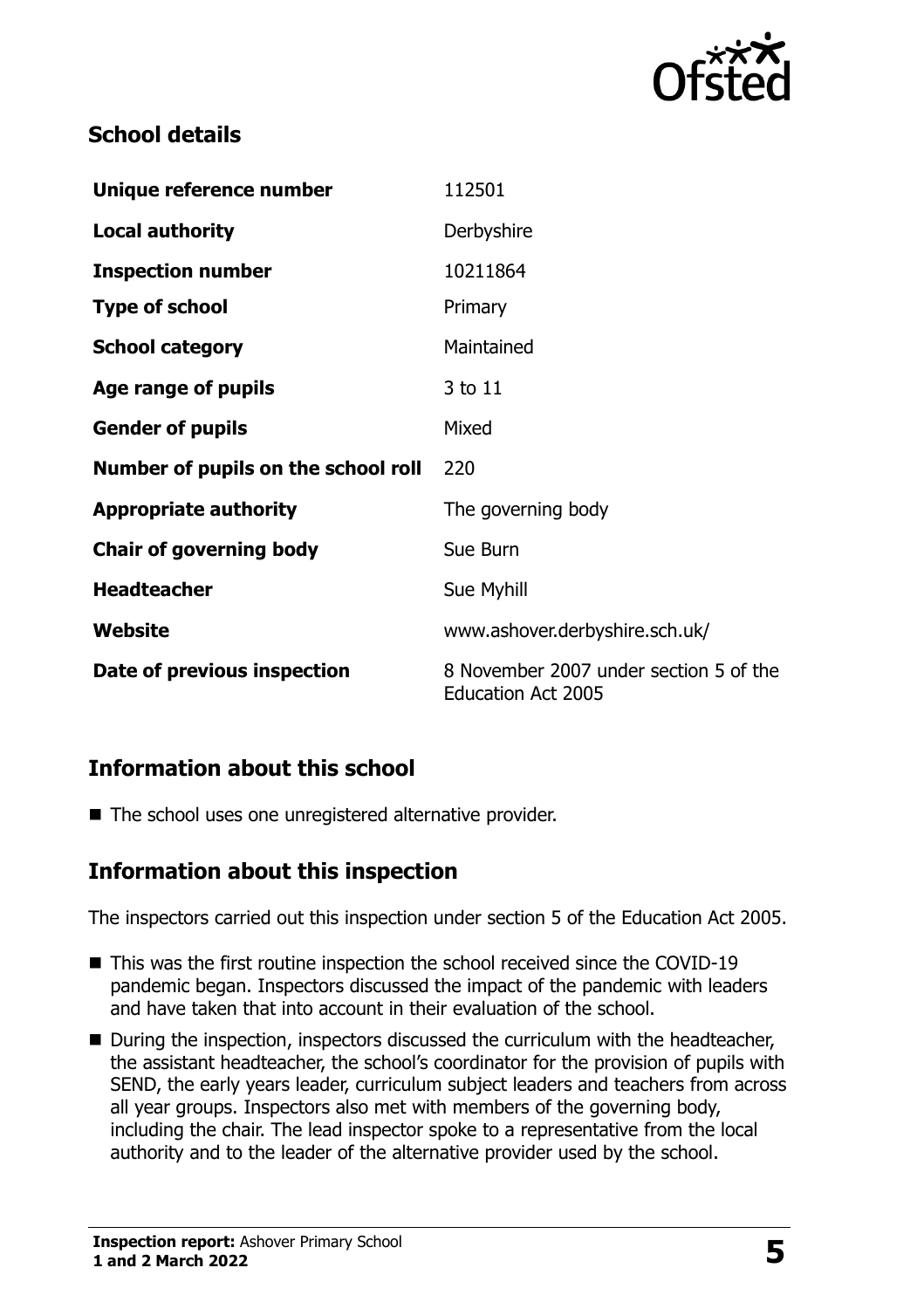

- Inspectors spoke with several groups of pupils to talk about their learning across the curriculum.
- **Inspectors carried out deep dives in the following subjects: reading, mathematics,** science and history. In each subject, inspectors met with subject leaders, teachers and pupils in all key stages. They visited lessons and scrutinised samples of pupils' work. Inspectors also looked at leaders' planning documentation and listened to a selection of pupils reading to a familiar adult.
- $\blacksquare$  To evaluate the effectiveness of the school's arrangements for safeguarding, inspectors reviewed school policies, procedures and records. The lead inspector met with the designated safeguarding lead. Inspectors also spoke to staff, governors and pupils about the school's approach to keeping pupils safe.
- Inspectors observed pupils' behaviour in lessons and around school.
- Inspectors considered 58 responses to Ofsted Parent View, including 38 free-text comments. Inspectors met with staff and considered 27 responses to Ofsted's staff survey.

#### **Inspection team**

| Kirsty Norbury, lead inspector | Her Majesty's Inspector |
|--------------------------------|-------------------------|
| Janis Warren                   | Ofsted Inspector        |
| Rachel Tordoff                 | Her Majesty's Inspector |